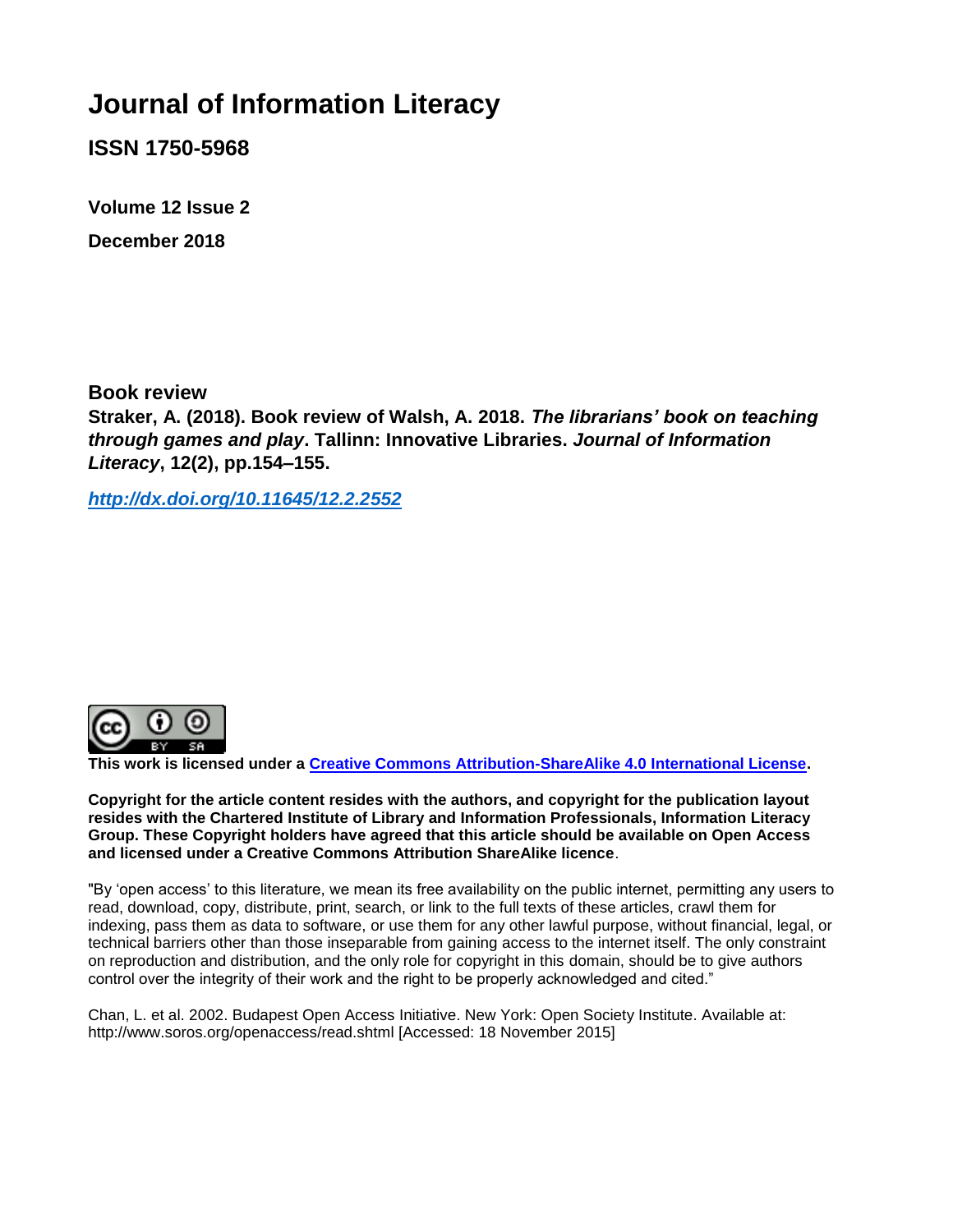## **Walsh, A. (2018).** *The librarians' book on teaching through games and play.* **Tallinn: Innovative Libraries. pp150. 9781911500070. £19.95. Pbk.**

## **Amy Straker, Librarian, Norwich University of the Arts. Email: [a.straker@nua.ac.uk](mailto:a.straker@nua.ac.uk) Twitter: @amystraker**

Andrew Walsh's latest book provides a practical guide to all teaching librarians with an interest in active and playful learning, or those who are simply curious about how to make their information literacy sessions more engaging and dynamic.

The introduction to the book will have many librarians nodding in agreement as Walsh describes his initial frustrations with teaching information literacy (IL) sessions to students who perceived them as being somehow separate from the rest of their academic work. Instead of the students watching how to carry out a database search (and perhaps getting a chance to practice for themselves), Walsh was keen to explore an active learning approach whereby students are learning by exploring, discussing, examining and testing the ideas put to them by their librarian, and then continuing to use these skills outside of the IL classroom. Much of his knowledge he attributes to colleagues and conferences – an important reminder of the need for us all to share knowledge, to network, and to work with colleagues outside our own institutions.

The book briefly explores the theories behind active learning, social constructivism, and learning through games and play. By putting playful learning into a theoretical context, this section could prove helpful when trying to explain to colleagues, academics or senior management the importance of using play when teaching IL.

The section on 'Games and play' (p.15) outlines the different types of play (for example, imaginative play versus games with specific rules), and how different types of play suit different learning outcomes. In brief, the more playful activities allow for student reflection and exploration based on prior knowledge, whereas more structured games suit the introduction of new facts, with students learning through formal rules and progression within the game.

The section on 'Permission to play' (p.23) is a timely reminder to those keen to jump into the next section on creating IL games. Walsh outlines the importance of creating situations whereby students feel comfortable enough to play, to have fun, to take risks. If students are used to a didactic teaching style (where the part they play is a purely passive one) they may feel unsettled and uncomfortable with a sudden transition to game play, and therefore the benefits from playful learning would be immediately lost. It is important to provide students with an environment where they feel "safe" enough to play, to not be judged by peers, to behave differently to the 'norm'. It is the job of the IL librarian to create that environment, and Walsh will later explain how.

The majority of the book is given over to 'Examples of games', providing instructions for the creation of 14 different IL games. Each game has details including the number of players, timings, resources required, the instructions for game play, and if any additional resources are needed (Walsh is happy for these games to be adapted, with just a polite request to cite the original game). Games cover a variety of IL skills, and are adaptable from small groups to lecture theatres, and suit students from FE to postgraduate. Walsh has concentrated on the creation of simple, physical